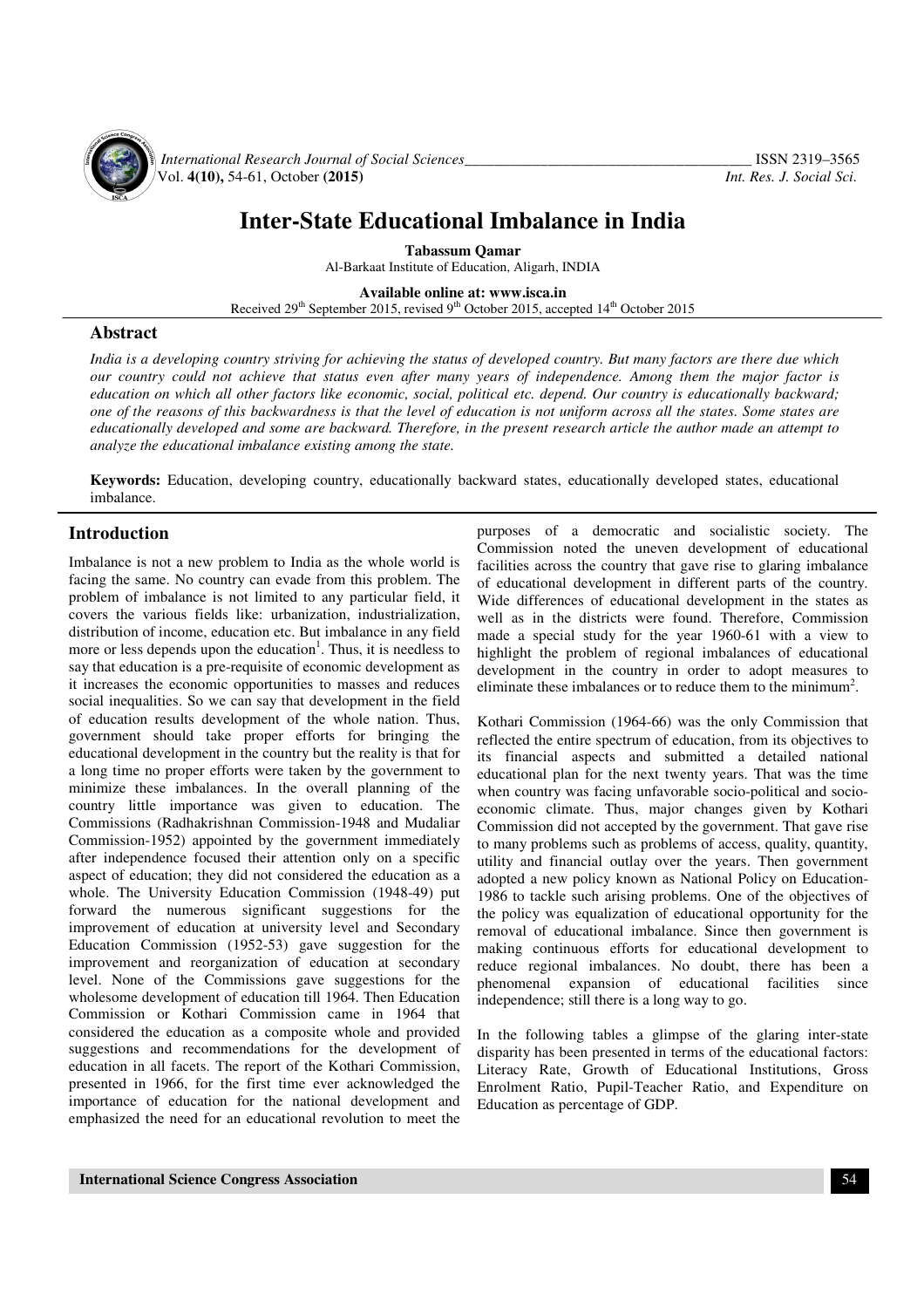#### **Analysis and Interpretation**

The state-wise picture of literacy rates for the year 2011 (the latest available data) have been presented in table-1, which states that population of illiterates at state level, though reduced below forty, there still exists a wide variation in literacy rates across the states. The total literacy rate varies from 63.82 in Bihar to 93.91 in Kerala, whereas literacy rate for male varies from 73.39 in Bihar to 96.11 in Kerala and for female it varies from 53.33 in Bihar to 91.98 in Kerala. The bottom ranked states like Bihar, Arunachal Pradesh, Rajasthan, Jharkhand, Andhra Pradesh, Jammu and Kashmir, and Uttar Pradesh have more than thirty percent illiterates. On the other hand the top ranked states like Kerala, Lakshadweep and Mizoram are very

close of achieving the 100 percent literacy as illiteracy among these states is 8 or less than 8 percent. These states also have the highest literacy among male and female. The male literacy rate among these states varies from 96.11 to 73.39 and for female it varies from 91.98 to 53.33. Bihar has little better in female literacy than Rajasthan, thus rank second from bottom after Rajasthan. The gender gap in literacy is also not same in all the states. It is lowest in Meghalaya (3.39) followed by Kerala (4.04) and Mizoram (4.32), it is largest in Rajasthan (27.85) followed by Jharkhand (22.24), Chhattisgarh (20.86), Dadra and Nagar Haveli (20.53), Madhya Pradesh (20.51), Jammu and Kashmir (20.25), and Bihar (20.06).

|                                  | Table-1 |  |  |
|----------------------------------|---------|--|--|
| Stote-Wise I iteracy Rote (2011) |         |  |  |

| State-Wise Literacy Rate (2011) <sup>3</sup> |              |             |        |                             |  |
|----------------------------------------------|--------------|-------------|--------|-----------------------------|--|
| States/UTs                                   | <b>Total</b> | <b>Male</b> | Female | Male-Female gap in Literacy |  |
| Andhra Pradesh                               | 67.66        | 75.56       | 59.74  | 15.82                       |  |
| Arunachal Pradesh                            | 66.95        | 73.69       | 59.57  | 14.12                       |  |
| Assam                                        | 73.18        | 78.81       | 67.27  | 11.54                       |  |
| <b>Bihar</b>                                 | 63.82        | 73.39       | 53.33  | 20.06                       |  |
| Chhattisgarh                                 | 71.04        | 81.45       | 60.59  | 20.86                       |  |
| Goa                                          | 87.40        | 92.81       | 81.84  | 10.97                       |  |
| Gujarat                                      | 79.31        | 87.23       | 70.73  | 16.50                       |  |
| Haryana                                      | 76.64        | 85.38       | 66.77  | 18.61                       |  |
| Himachal Pradesh                             | 83.78        | 90.83       | 76.60  | 14.23                       |  |
| Jammu and Kashmir                            | 68.74        | 78.26       | 58.01  | 20.25                       |  |
| Jharkhand                                    | 67.63        | 78.45       | 56.21  | 22.24                       |  |
| Karnataka                                    | 75.60        | 82.85       | 68.13  | 14.72                       |  |
| Kerala                                       | 93.91        | 96.02       | 91.98  | 4.04                        |  |
| Madhya Pradesh                               | 70.63        | 80.53       | 60.02  | 20.51                       |  |
| Maharashtra                                  | 82.91        | 89.82       | 75.48  | 14.34                       |  |
| Manipur                                      | 79.85        | 86.49       | 73.17  | 13.32                       |  |
| Meghalaya                                    | 75.48        | 77.17       | 73.78  | 3.39                        |  |
| Mizoram                                      | 91.58        | 93.72       | 89.40  | 4.32                        |  |
| Nagaland                                     | 80.11        | 83.29       | 76.69  | 6.60                        |  |
| Orissa                                       | 73.45        | 82.40       | 64.36  | 18.04                       |  |
| Punjab                                       | 76.68        | 81.48       | 71.34  | 10.14                       |  |
| Rajasthan                                    | 67.06        | 80.51       | 52.66  | 27.85                       |  |
| Sikkim                                       | 82.20        | 87.29       | 76.43  | 10.86                       |  |
| Tamil Nadu                                   | 80.33        | 86.81       | 73.86  | 12.95                       |  |
| Tripura                                      | 87.75        | 92.18       | 83.15  | 9.03                        |  |
| <b>Uttar Pradesh</b>                         | 69.72        | 79.24       | 59.26  | 19.98                       |  |
| Uttaranchal                                  | 79.63        | 88.33       | 70.70  | 17.63                       |  |
| West Bengal                                  | 77.08        | 82.67       | 71.16  | 11.51                       |  |
| Andaman and Nicobar Is                       | 86.27        | 90.11       | 81.84  | 8.27                        |  |
| Chandigarh                                   | 86.43        | 90.54       | 81.38  | 9.16                        |  |
| Dadra and Nagar Haveli                       | 77.65        | 86.46       | 65.93  | 20.53                       |  |
| Daman and Diu                                | 87.07        | 91.48       | 79.59  | 11.89                       |  |
| Delhi                                        | 86.34        | 91.03       | 80.93  | 10.10                       |  |
| Lakshadweep                                  | 92.28        | 96.11       | 88.25  | 7.86                        |  |
| Pondicherry                                  | 86.55        | 92.12       | 81.22  | 10.90                       |  |
| <b>INDIA</b>                                 | 74.04        | 82.14       | 65.46  | 16.68                       |  |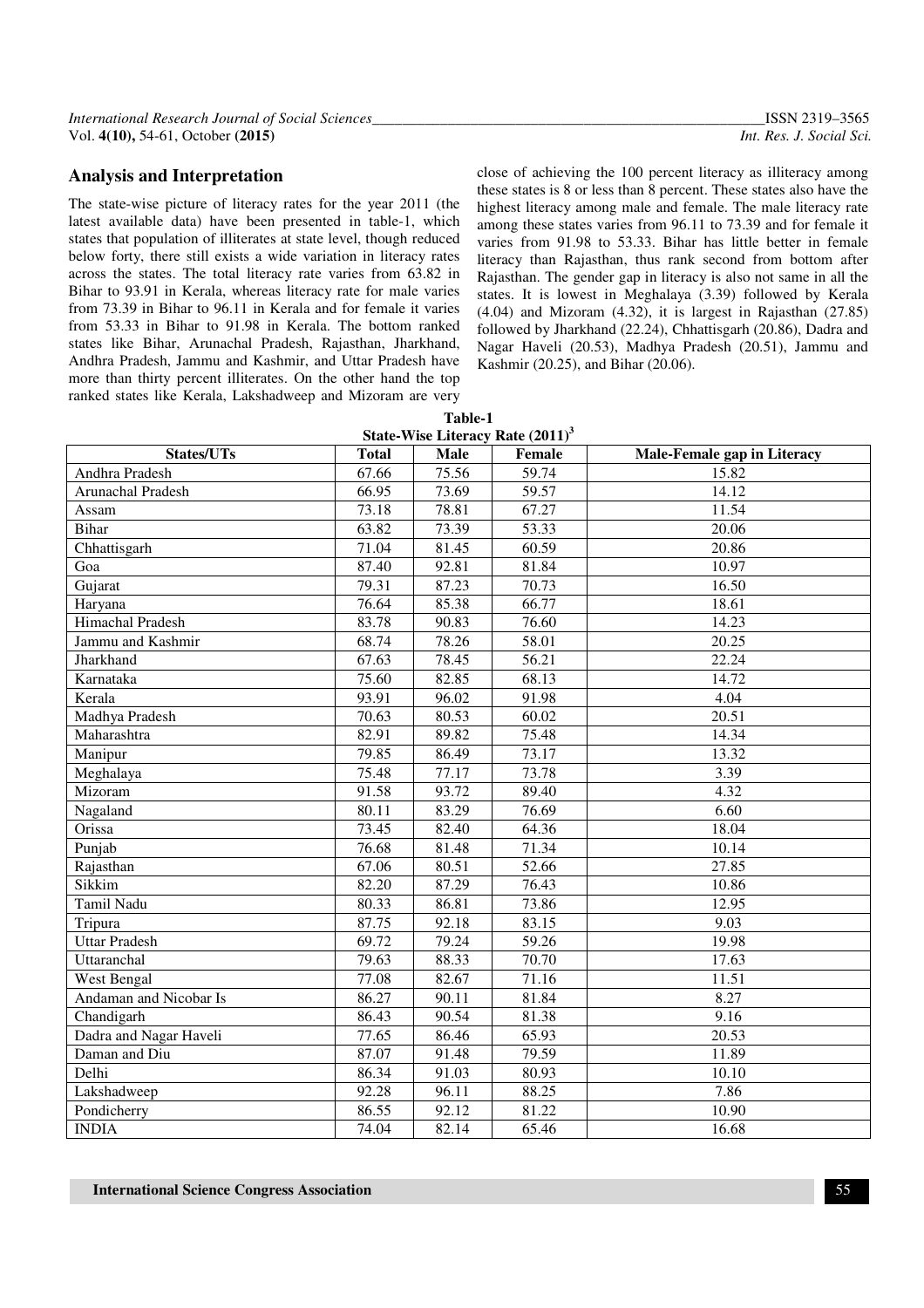| $\beta$ are $\gamma$ and $\alpha$ is the property contribution of $\alpha$ and $\beta$ |                                                  |                                                                         |                                     |                                                   |                                  |                                      |
|----------------------------------------------------------------------------------------|--------------------------------------------------|-------------------------------------------------------------------------|-------------------------------------|---------------------------------------------------|----------------------------------|--------------------------------------|
| States/UTs                                                                             | <b>Total No. of</b><br>Primary<br><b>Schools</b> | <b>Total No. of</b><br><b>Upper</b><br><b>Primary</b><br><b>Schools</b> | Total No. of<br><b>Sec. Schools</b> | <b>Total No. of</b><br>Sr. Sec.<br><b>Schools</b> | <b>Total No. of</b><br>Colleges# | <b>Total No. of</b><br>Universities# |
| Andhra Pradesh                                                                         | 65932                                            | 15381                                                                   | 18163                               | 4364                                              | 3985                             | 39                                   |
| Arunachal Pradesh                                                                      | 1841                                             | 871                                                                     | 190                                 | 117                                               | 16                               | $\overline{2}$                       |
| Assam                                                                                  | 31202                                            | 14133                                                                   | 5562                                | 855                                               | 485                              | $\boldsymbol{7}$                     |
| <b>Bihar</b>                                                                           | 43445                                            | 20696                                                                   | 2399                                | 1837                                              | 642                              | 17                                   |
| Chhattisgarh                                                                           | 35344                                            | 15147                                                                   | 2104                                | 2544                                              | 634                              | 13                                   |
| Goa                                                                                    | 1252                                             | 444                                                                     | 376                                 | 82                                                | 54                               | 1                                    |
| Gujarat                                                                                | 17779                                            | 24366                                                                   | 5791                                | 3508                                              | 1824                             | 27                                   |
| Haryana                                                                                | 13073                                            | 3439                                                                    | 3493                                | 3278                                              | 850                              | 16                                   |
| Himachal Pradesh                                                                       | 11301                                            | 4921                                                                    | 1413                                | 1674                                              | 313                              | 11                                   |
| Jammu and Kashmir                                                                      | 15446                                            | 8877                                                                    | 2216                                | 889                                               | 328                              | 9                                    |
| Jharkhand                                                                              | 19818                                            | 9996                                                                    | 1429                                | 225                                               | 231                              | 10                                   |
| Karnataka                                                                              | 26254                                            | 32041                                                                   | 12453                               | 3644                                              | 2942                             | 34                                   |
| Kerala                                                                                 | 6796                                             | 3062                                                                    | 3388                                | 2380                                              | 967                              | 11                                   |
| Madhya Pradesh                                                                         | 97800                                            | 39227                                                                   | 6352                                | 5161                                              | 2022                             | 19                                   |
| Maharashtra                                                                            | 49101                                            | 27271                                                                   | 19711                               | 967                                               | 4303                             | 41                                   |
| Manipur                                                                                | 2579                                             | 792                                                                     | 704                                 | 120                                               | 76                               | $\overline{2}$                       |
| Meghalaya                                                                              | 6618                                             | 2259                                                                    | 676                                 | 124                                               | 64                               | 5                                    |
| Mizoram                                                                                | 1782                                             | 1313                                                                    | 521                                 | 95                                                | 28                               | $\overline{2}$                       |
| Nagaland                                                                               | 1662                                             | 465                                                                     | 337                                 | 69                                                | 55                               | 3                                    |
| Orissa                                                                                 | 52972                                            | 22209                                                                   | 7799                                | 1144                                              | 1086                             | 14                                   |
| Punjab                                                                                 | 16954                                            | 9110                                                                    | 2741                                | 2380                                              | 853                              | 11                                   |
| Rajasthan                                                                              | 49538                                            | 38889                                                                   | 12460                               | 6675                                              | 2354                             | 36                                   |
| Sikkim                                                                                 | 749                                              | 244                                                                     | 126                                 | 59                                                | 15                               | 5                                    |
| Tamil Nadu                                                                             | 27037                                            | 9966                                                                    | 3030                                | 3518                                              | 2246                             | 53                                   |
| Tripura                                                                                | 2379                                             | 1139                                                                    | 454                                 | 316                                               | 33                               | $\overline{c}$                       |
| <b>Uttar Pradesh</b>                                                                   | 132403                                           | 51948                                                                   | 7889                                | 8547                                              | 3827                             | 44                                   |
| Uttaranchal                                                                            | 15644                                            | 4296                                                                    | 1087                                | 1352                                              | 361                              | 15                                   |
| West Bengal                                                                            | 73100                                            | 4296                                                                    | 65                                  | 9391                                              | 850                              | 20                                   |
| Andaman and Nicobar Is*                                                                | 207                                              | 67                                                                      | 45                                  | 53                                                | 6                                | $\frac{1}{2}$                        |
| Chandigarh                                                                             | 25                                               | 18                                                                      | 64                                  | 61                                                | 25                               | $\sqrt{2}$                           |
| Dadra and Nagar Haveli*                                                                | 170                                              | 127                                                                     | 25                                  | 9                                                 | $\mathbf{1}$                     | $\frac{1}{2}$                        |
| Daman and Diu*                                                                         | 50                                               | 24                                                                      | 19                                  | 9                                                 | $\overline{4}$                   |                                      |
| Delhi                                                                                  | 2586                                             | 583                                                                     | 474                                 | 1350                                              | 243                              | $20\,$                               |
| Lakshadweep*                                                                           | 23                                               | 10                                                                      | $\overline{3}$                      | 12                                                | $\mathfrak{Z}$                   | $\frac{1}{2}$                        |
| Pondicherry                                                                            | 300                                              | 118                                                                     | 167                                 | 108                                               | 86                               | $\overline{2}$                       |
| <b>INDIA</b>                                                                           | 823162                                           | 367745                                                                  | 123726                              | 66917                                             | 31812                            | 493                                  |

**Table-2 State-wise Growth of Recognized Educational Institutions (2009-10)4,5** 

\* Figures were not available for the UTs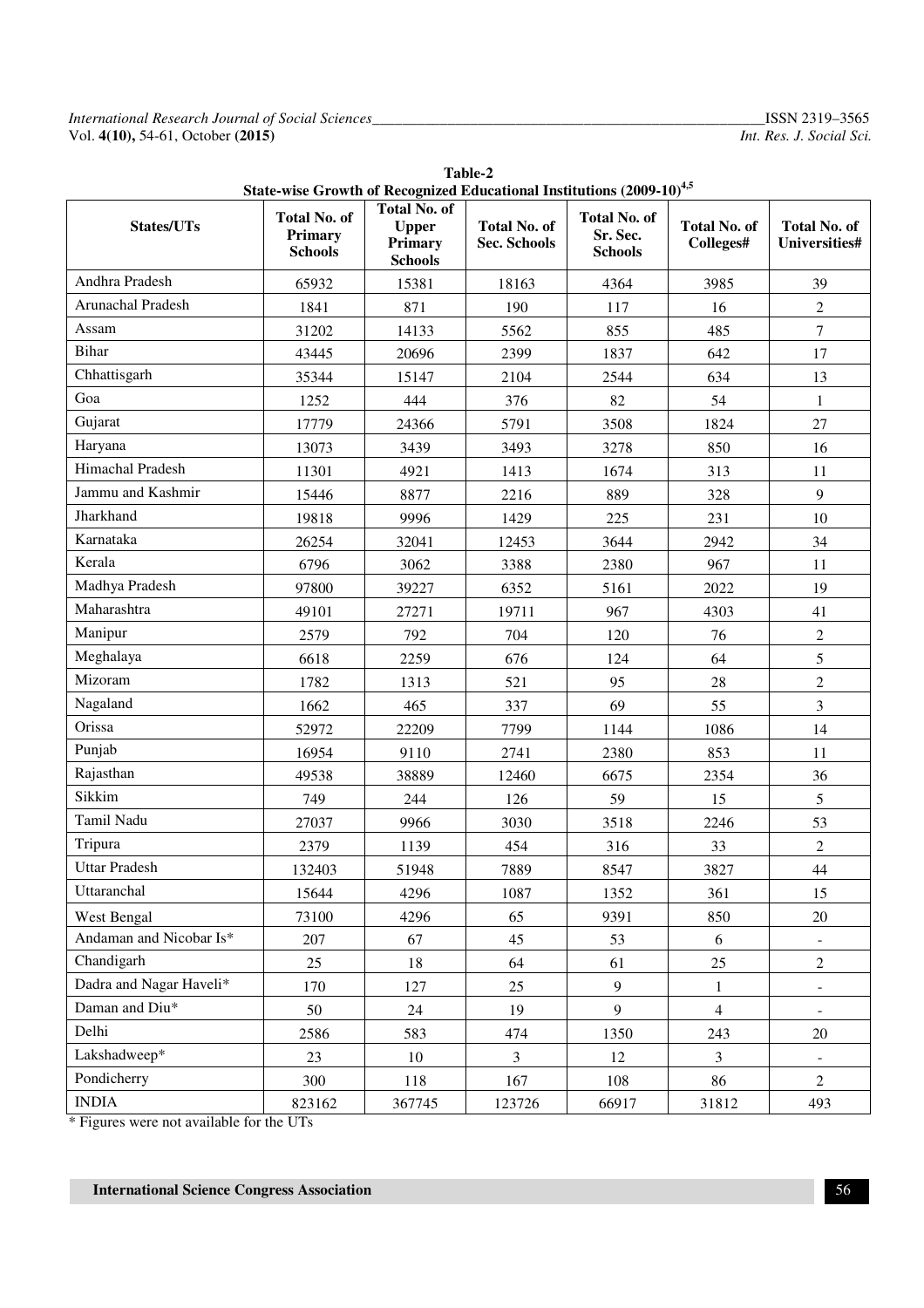State-wise growth of educational institutions is presented in Table 2. It is observed from the table that growth of educational institution is not uniform across the country; it varies from state to state. It is noticeable that only 5 states, Uttar Pradesh, Madhya Pradesh, West Bengal, Andhra Pradesh and Orissa, out of 35 have more than 50 thousand primary schools, out which Uttar Pradesh is on the top having more than one hundred thousand primary schools. Among the remaining 30 states, about 16 states, which include the states such as Kerala, Mizoram, Meghalaya, Pondicherry etc., have less than seven thousand primary schools. All union territories are poor performer in the growth of primary schools. In case of upper primary schools, only Uttar Pradesh has more than 50 thousand schools. All the remaining states have less than forty thousand schools, among them about twenty four states, including the states such as Himachal Pradesh, Uttaranchal, Kerala, Mizoram etc., show less than ten thousand schools. The UTs, Andaman and Nicobar Islands, Daman and Diu, Chandigarh and Lakshadweep show poor performance in the growth of upper primary schools as they have less than 70 upper primary schools in their region. The growth of secondary schools is similar to the growth of primary and upper primary school. There are only four states, Maharashtra, Andhra Pradesh, Rajasthan and Karnataka that show the highest growth of secondary schools among all the states and in these states, the number of secondary schools varies from as high as 19711 to as low as 12453. All the remaining states have less than ten thousand schools at secondary level. Out of which about 16 states have less than hundred secondary schools. These states include Manipur, Meghalaya, Mizoram, Pondicherry and all the union territories. In case of senior secondary schools, no state shows more than ten thousand schools. The number of senior secondary varies from as high as 9391 to as low as 9. Seventeen out of 35 states have more than one thousand schools while among the remaining states 9 states have less than hundred senior secondary schools, these states includes Mizoram, Goa, Nagaland, Chandigarh, Sikkim, Andaman and Nicobar Island, Lakshadweep, Dadra and Nagar Haveli and Daman and Diu. In case of higher educational institutions, the number of colleges in the states varies from 4303 to 1 and number of universities varies from 53 to 1. The states of Maharashtra, Andhra Pradesh, Uttar Pradesh, Karnataka, Rajasthan, Tamil Nadu, Madhya Pradesh, Gujarat and Orissa have more than one thousand colleges; while, in 26 states out 35 have less than 100 colleges in number. In the union territories, Andaman and Nicobar Islands, Daman and Diu, Lakshadweep and Dadra and Nagar Haveli, it is less than ten in number. In case of universities, the states of Tamil Nadu, Uttar Pradesh, Maharashtra, Andhra Pradesh, Rajasthan, Karnataka, Gujarat, West Bengal and Delhi are performing better in the growth of universities among all the states and union territories as there are more than twenty universities. Among the remaining states, Manipur, Mizoram, Tripura, Chandigarh, Pondicherry and Arunachal Pradesh have only two universities in number, while Goa has only one university.

Table 3 depicts that the performance of the states in getting more and more students to enroll is quite impressive. Majority of the states at all levels: primary, upper primary and sec/sr. secondary have achieved enrolment ratio above the national average. At primary level, most of the states have achieved 100 percent enrolment, among them Manipur, Meghalaya, Mizoram and Arunachal Pradesh have enrolled more than 165 percent students at primary schools. Bihar, the poor performer in literacy rate, recorded the enrolment ratio above the national average (115.55) with gross enrolment ratio of 117.83, while Kerala, the best literacy performer, recorded the enrolment ratio below national average with gross enrolment ratio of 93.65. There are only 13 states out of 35 that recorded the enrolment ratio below the national average, the bottom five of them are Chandigarh (62.75), Andaman and Nicobar Island (73.67), Daman and Diu (79.28), Lakshadweep (82.32) and Haryana (90.10). They were also at the bottom (except Haryana) in the growth of primary schools. At upper primary level, majority of the states (22 out of 35) have registered enrolment ratio above the national average (81.52) and 8 of them have more than 100 percent enrolment. In these states Himachal Pradesh, Tamil Nadu, Delhi, Kerala and Uttaranchal are on the top with the values ranges from 113.41 to 104.33. The bottom most states at upper primary level that recorded enrolment ratio below 70 percent are Bihar (55.46), Nagaland (59.89), Jharkhand (60.65), Lakshadweep (63.67) and Chandigarh (64.96). In case of sec/sr.sec level, more than half of the states have enrolment ratio above the national average i.e. 49.26. The highest enrolment ratio at sec/sr.sec level observed is 79.11 by Himachal Pradesh (highest gross enrolment ratio at upper primary level too) followed by Lakshadweep (74.87), Kerala (73.89) and Pondicherry (72.99). While the lowest enrolment ratio is observed in the states: Jharkhand (17.64), Nagaland (22.85) and Bihar (25.46). In these states less than 30 percent students are enrolled.

Table-4 gives the state-wise figures for pupil-teacher ratio in 2010. It is observed from the table that at primary level, most of the states (26 out of 35) are following the norms of having 40 or below 40 pupil-teacher ratio. Among such states, Sikkim, Andaman and Nicobar, Mizoram, and Karnataka show less than 20 students per teacher. These states also show 100 percent enrolment except Andaman and Nicobar Island. It means there are enough teachers. On the other hand, in four states Bihar, Jharkhand, Uttar Pradesh and Haryana, the ratio of pupil-teacher is more than 50. While in Bihar and Jharkhand (enrolment ratio above national average i.e. 115.47) it is more than 70. That gives rise to the need of recruiting more teachers to bring qualitative improvement in education. The situation at other levels, upper primary, secondary or senior secondary is not much different. Majority of the states at each level (29 at upper primary, 31 at secondary and 28 at senior secondary) have pupil-teacher ratio 40 or below 40. At upper primary level, 10 states out of 29 have pupil-teacher ratio below 20. These states are Mizoram, Himachal Pradesh, Punjab, Andaman and Nicobar, Lakshadweep, Jammu and Kashmir, Sikkim, Tripura,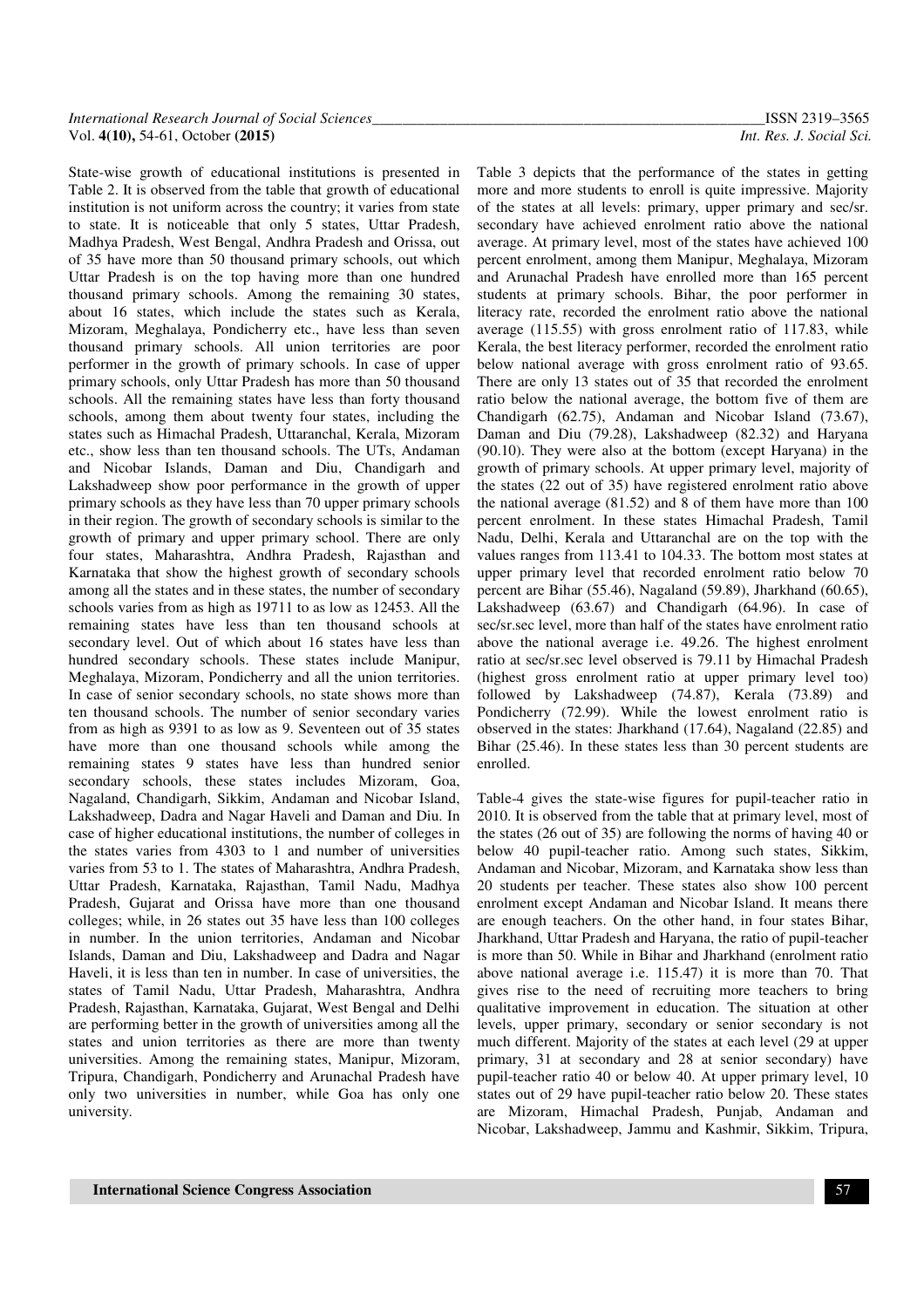| International Research Journal of Social Sciences | ISSN 2319-3565           |
|---------------------------------------------------|--------------------------|
| Vol. $4(10)$ , 54-61, October $(2015)$            | Int. Res. J. Social Sci. |

Meghalaya and Pondicherry. They all have 100 percent enrolment ratio except in Andaman and Nicobar, Lakshadweep and Pondicherry where it is quite low. The remaining six states, at upper primary level, with high pupil-teacher ratio are Uttar Pradesh, Jharkhand, Bihar, Tamil Nadu, Chandigarh and Haryana. Among them Uttar Pradesh is the poor performer with pupil-teacher ratio of 78. It is also poor performer in enrolment ratio but is top performer in the growth of upper primary schools. Thus, in Uttar Pradesh there is a lack of teachers and number of upper primary schools that affect the quality of education in the state. At secondary level, all the states are

performing well having pupil-teacher ratio below 40 except Jharkhand, Bihar, Uttar Pradesh and West Bengal where this ratio is above 50. In the well performing states Sikkim, Lakshadweep, Mizoram and Jammu and Kashmir have pupil teacher ratio less than 15. These states also have the same performance at senior secondary level except Lakshadweep where the ratio is 33. At senior secondary level, Maharashtra, Uttar Pradesh, West Bengal, Jharkhand, Daman and Diu and Gujarat are the poor performing states. Maharashtra, Uttar Pradesh and West Bengal are the worst among them with pupilteacher ratio more than 60.

| Table-3<br>State-Wise Gross Enrolment Ratio (2009-2010) <sup>4</sup> |                                               |                                                         |                                                        |
|----------------------------------------------------------------------|-----------------------------------------------|---------------------------------------------------------|--------------------------------------------------------|
| States/UTs                                                           | <b>Gross Enrolment Ratio of I-</b><br>V class | <b>Gross Enrolment Ratio of</b><br><b>VI-VIII class</b> | <b>Gross Enrolment Ratio of</b><br><b>IX-XII</b> class |
| Andhra Pradesh                                                       | 98.16                                         | 77.65                                                   | 55.41                                                  |
| Arunachal Pradesh                                                    | 166.77                                        | 101.2                                                   | 55.21                                                  |
| Assam                                                                | 92.89                                         | 68.8                                                    | 31.24                                                  |
| Bihar                                                                | 117.83                                        | 55.46                                                   | 25.46                                                  |
| Chhattisgarh                                                         | 123.46                                        | 84.15                                                   | 40.44                                                  |
| Goa                                                                  | 92.59                                         | 79.24                                                   | 55.96                                                  |
| Gujarat                                                              | 120.42                                        | 86.51                                                   | 47.92                                                  |
| Haryana                                                              | 90.10                                         | 78.86                                                   | 62.56                                                  |
| <b>Himachal Pradesh</b>                                              | 107.69                                        | 113.41                                                  | 79.11                                                  |
| Jammu and Kashmir                                                    | 111.41                                        | 93.2                                                    | 52.98                                                  |
| Jharkhand                                                            | 157.83                                        | 60.65                                                   | 17.64                                                  |
| Karnataka                                                            | 104.71                                        | 89.34                                                   | 57.06                                                  |
| Kerala                                                               | 93.65                                         | 104.77                                                  | 73.89                                                  |
| Madhya Pradesh                                                       | 149.67                                        | 101.87                                                  | 51.66                                                  |
| Maharashtra                                                          | 103.66                                        | 89.32                                                   | 64.02                                                  |
| Manipur                                                              | 186.01                                        | 103.25                                                  | 55.12                                                  |
| Meghalaya                                                            | 172.01                                        | 85.92                                                   | 30.06                                                  |
| Mizoram                                                              | 168.15                                        | 97.93                                                   | 55.25                                                  |
| Nagaland                                                             | 99.27                                         | 59.89                                                   | 22.85                                                  |
| Orissa                                                               | 118.84                                        | 83.74                                                   | 39.04                                                  |
| Punjab                                                               | 108.09                                        | 91.84                                                   | 48.94                                                  |
| Rajasthan                                                            | 117.19                                        | 84.38                                                   | 46.64                                                  |
| Sikkim                                                               | 155.34                                        | 78.64                                                   | 37.58                                                  |
| Tamil Nadu                                                           | 114.79                                        | 113.22                                                  | 65.65                                                  |
| Tripura                                                              | 145.29                                        | 93.24                                                   | 47.39                                                  |
| Uttar Pradesh                                                        | 110.42                                        | 70.25                                                   | 53.16                                                  |
| Uttaranchal                                                          | 110.12                                        | 104.33                                                  | 69.7                                                   |
| West Bengal                                                          | 125.59                                        | 83.59                                                   | 41.23                                                  |
| Andaman and Nicobar Is                                               | 73.67                                         | 75.41                                                   | 55.62                                                  |
| Chandigarh                                                           | 62.75                                         | 64.96                                                   | 50.61                                                  |
| Dadra and Nagar Haveli                                               | 107.45                                        | 96.16                                                   | 45.69                                                  |
| Daman and Diu                                                        | 79.28                                         | 73.17                                                   | 45.67                                                  |
| Delhi                                                                | 121.1                                         | 109.01                                                  | 69.63                                                  |
| Lakshadweep                                                          | 82.32                                         | 63.67                                                   | 74.87                                                  |
| Pondicherry                                                          | 98.83                                         | 96.40                                                   | 72.99                                                  |
| <b>INDIA</b>                                                         | 115.47                                        | 81.52                                                   | 49.26                                                  |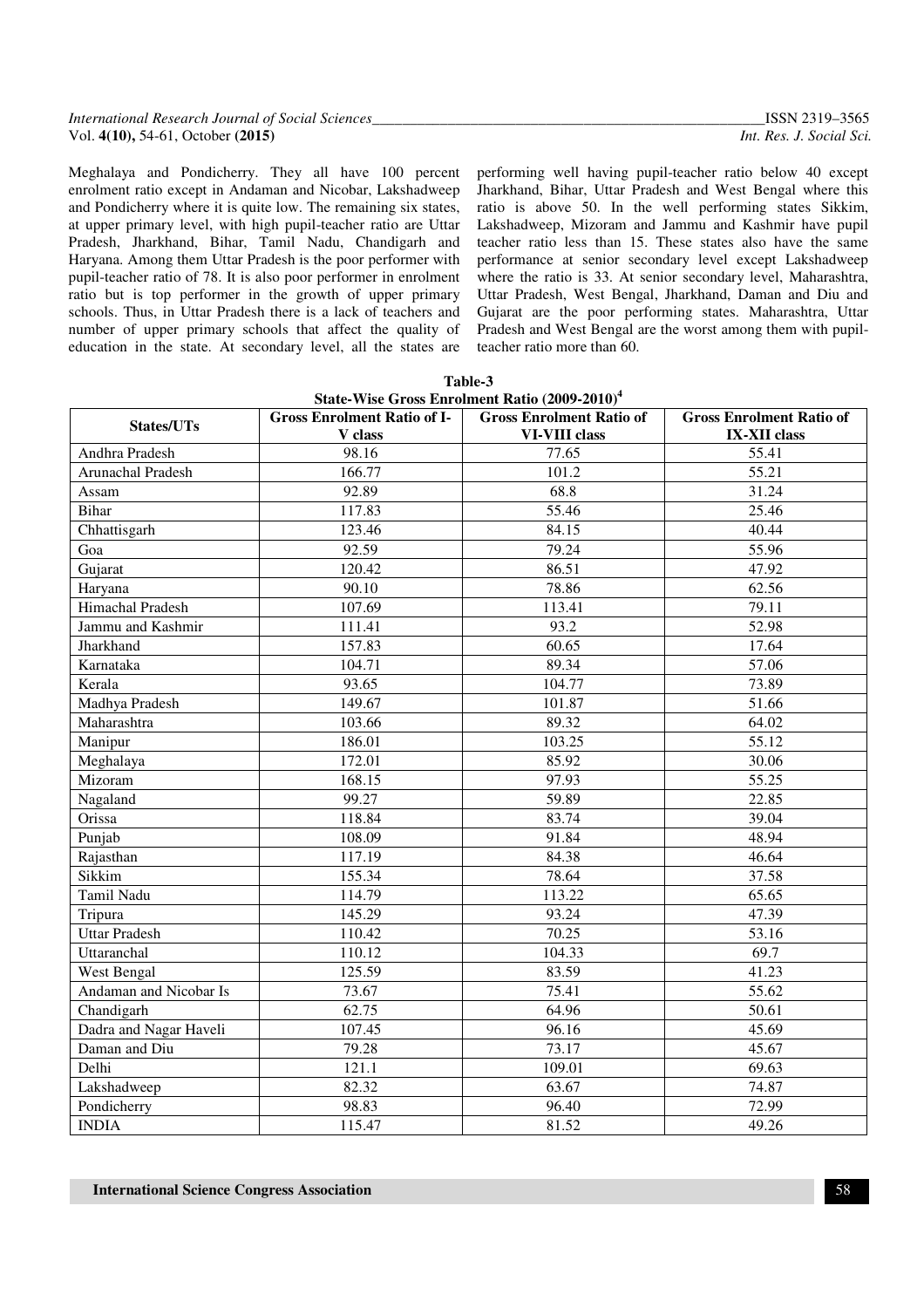| States/UTs             | $\cdots$ $\cdots$ $\cdots$ $\cdots$<br>Pre-<br>Primary/Primary/<br><b>Jr.Basic Schools</b> | <b>Upper Primary</b><br><b>Schools</b> | $-0.10$<br><b>Secondary Schools</b> | <b>Sr. Secondary</b><br><b>Schools</b> |
|------------------------|--------------------------------------------------------------------------------------------|----------------------------------------|-------------------------------------|----------------------------------------|
| Andhra Pradesh         | 32                                                                                         | 27                                     | 29                                  | 34                                     |
| Arunachal Pradesh      | 21                                                                                         | 23                                     | 21                                  | $27\,$                                 |
| Assam                  | 28                                                                                         | 21                                     | 22                                  | 26                                     |
| <b>Bihar</b>           | 80                                                                                         | 53                                     | 59                                  | 33                                     |
| Chhattisgarh           | 29                                                                                         | 23                                     | 39                                  | 21                                     |
| Goa                    | 26                                                                                         | 29                                     | 18                                  | 20                                     |
| Gujarat                | 30                                                                                         | 36                                     | 29                                  | 41                                     |
| Haryana                | 52                                                                                         | 41                                     | 26                                  | 25                                     |
| Himachal Pradesh       | 15                                                                                         | 13                                     | 23                                  | 22                                     |
| Jammu and Kashmir      | 23                                                                                         | 15                                     | 14                                  | 14                                     |
| Jharkhand              | 73                                                                                         | 55                                     | 60                                  | 47                                     |
| Karnataka              | 18                                                                                         | 29                                     | 24                                  | 37                                     |
| Kerala                 | 30                                                                                         | 26                                     | 27                                  | 27                                     |
| Madhya Pradesh         | 41                                                                                         | 32                                     | 32                                  | 24                                     |
| Maharashtra            | 33                                                                                         | 32                                     | 34                                  | 69                                     |
| Manipur                | 33                                                                                         | 22                                     | 27                                  | 23                                     |
| Meghalaya              | 45                                                                                         | 18                                     | 26                                  | 21                                     |
| Mizoram                | 18                                                                                         | 9                                      | 13                                  | 14                                     |
| Nagaland               | 20                                                                                         | 15                                     | 24                                  | 31                                     |
| Orissa                 | 33                                                                                         | 27                                     | 22                                  | 16                                     |
| Punjab                 | 35                                                                                         | 14                                     | 29                                  | 37                                     |
| Rajasthan              | 44                                                                                         | 28                                     | 22                                  | 29                                     |
| Sikkim                 | 14                                                                                         | 15                                     | $8\,$                               | 15                                     |
| Tamil Nadu             | 43                                                                                         | 49                                     | 38                                  | 43                                     |
| Tripura                | 25                                                                                         | 16                                     | 25                                  | 26                                     |
| <b>Uttar Pradesh</b>   | 67                                                                                         | 78                                     | 57                                  | 64                                     |
| Uttaranchal            | 24                                                                                         | 27                                     | 18                                  | 15                                     |
| West Bengal            | 34                                                                                         | 33                                     | 51                                  | 62                                     |
| Andaman and Nicobar Is | 15                                                                                         | 14                                     | 16                                  | 19                                     |
| Chandigarh             | 23                                                                                         | 45                                     | 38                                  | 26                                     |
| Dadra and Nagar Haveli | 40                                                                                         | 33                                     | 19                                  | $29\,$                                 |
| Daman and Diu          | 44                                                                                         | $27\,$                                 | $18\,$                              | 45                                     |
| Delhi                  | 40                                                                                         | 30                                     | 33                                  | $32\,$                                 |
| Lakshadweep            | 25                                                                                         | 14                                     | 12                                  | 33                                     |
| Pondicherry            | 21                                                                                         | 19                                     | 23                                  | 27                                     |
| <b>INDIA</b>           | 42                                                                                         | 34                                     | $30\,$                              | 39                                     |

**Table-4 State-Wise Pupil-Teacher Ratio (2009-2010)<sup>4</sup>**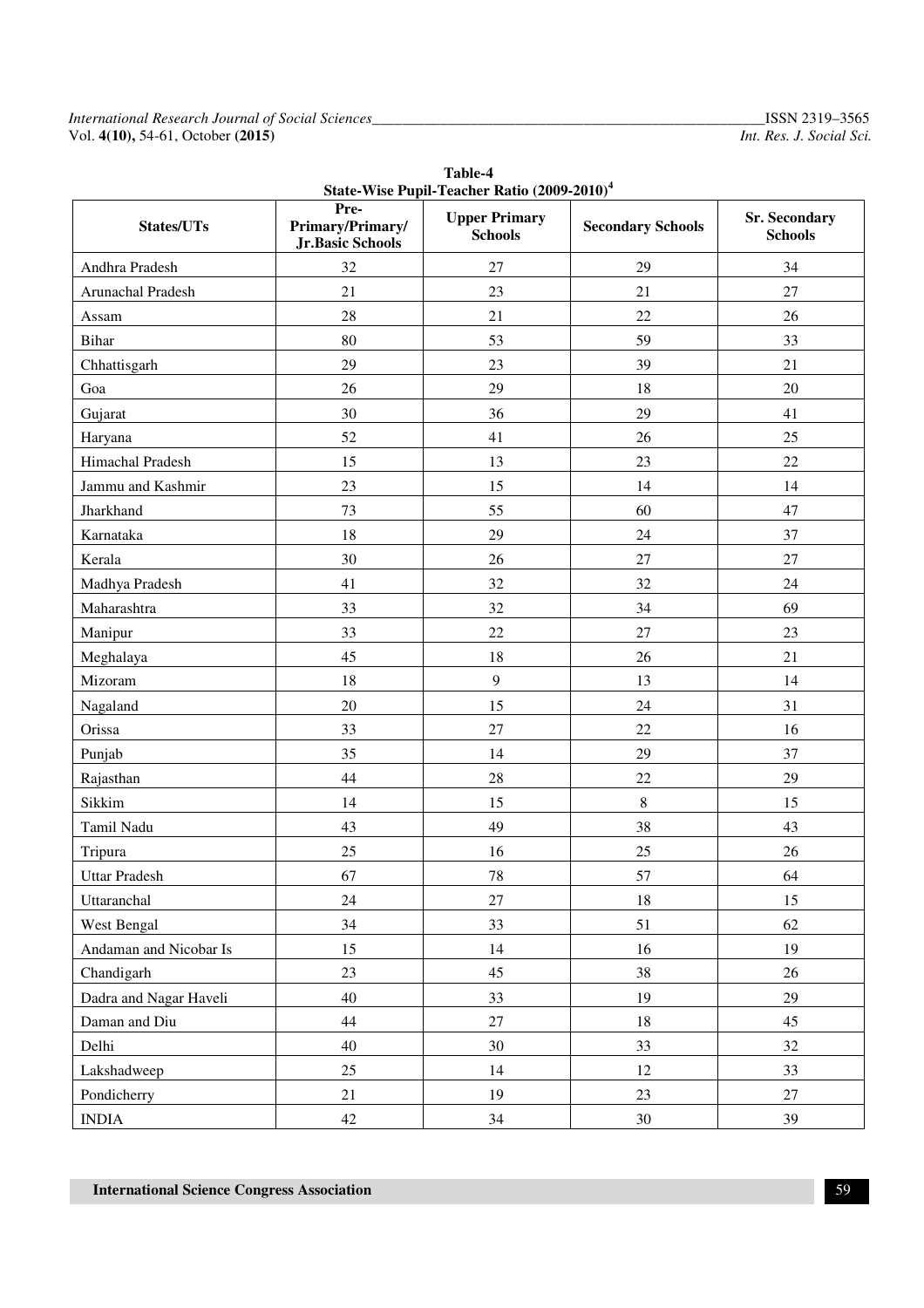| International Research Journal of Social Sciences_ |  |
|----------------------------------------------------|--|
| Vol. 4(10), 54-61, October (2015)                  |  |

| Table-5                                              |  |  |
|------------------------------------------------------|--|--|
| State-Wise Expenditure on Education as percentage of |  |  |
| $GSDP(2010)^6$                                       |  |  |

| ບບມ<br><b>States/UTs</b> | (2010)<br>% of Education and<br><b>Training Budget of</b><br><b>Education and Other</b><br><b>Department to Total GSDP</b> |
|--------------------------|----------------------------------------------------------------------------------------------------------------------------|
| Andhra Pradesh           | 2.62                                                                                                                       |
| Arunachal Pradesh        | 6.04                                                                                                                       |
| Assam                    | 5.51                                                                                                                       |
| <b>Bihar</b>             | 5.47                                                                                                                       |
| Chhattisgarh             | 4.09                                                                                                                       |
| Goa                      | 2.75                                                                                                                       |
| Gujarat                  | 1.53                                                                                                                       |
| Haryana                  | 2.86                                                                                                                       |
| Himachal Pradesh         | 5.25                                                                                                                       |
| Jammu and Kashmir        | 5.71                                                                                                                       |
| Jharkhand                | 3.97                                                                                                                       |
| Karnataka                | 2.92                                                                                                                       |
| Kerala                   | 3.1                                                                                                                        |
| Madhya Pradesh           | 3.41                                                                                                                       |
| Maharashtra              | 2.45                                                                                                                       |
| Manipur                  | 5.84                                                                                                                       |
| Meghalaya                | 4.9                                                                                                                        |
| Mizoram                  | 8.49                                                                                                                       |
| Nagaland*                |                                                                                                                            |
| Orissa                   | 3.84                                                                                                                       |
| Punjab                   | 2.07                                                                                                                       |
| Rajasthan                | 3.68                                                                                                                       |
| Sikkim                   | 11.02                                                                                                                      |
| Tamil Nadu               | 2.4                                                                                                                        |
| Tripura                  | 5.95                                                                                                                       |
| <b>Uttar Pradesh</b>     | 3.79                                                                                                                       |
| Uttaranchal              | 5.98                                                                                                                       |
| West Bengal              | 2.82                                                                                                                       |
| Andaman and Nicobar Is   | 6.78                                                                                                                       |
| Chandigarh               | 1.87                                                                                                                       |
| Dadra and Nagar Haveli*  |                                                                                                                            |
| Daman and Diu*           |                                                                                                                            |
| Delhi                    | 1.87                                                                                                                       |
| Lakshadweep*             |                                                                                                                            |
| Pondicherry              | 3.93                                                                                                                       |
| <b>IINDIA</b>            | 3.85                                                                                                                       |

\* Figures were not available for the states

Table 5 presents state-wise expenditure on education for the year 2010. It is observed from the table that Sikkim is the only state that expands the highest on education among all the states. It expands about 11 percent of Gross State Domestic Product (GSDP). The next is Mizoram that expand more than 8 percent of the GSDP followed by Andaman and Nicobar Islands (6.78) and Arunachal Pradesh (6.04). Rest of the states expand less than 6 percent on education out of which, Gujarat (1.53) is on the bottom followed by Chandigarh (1.87) and Delhi (1.87)

## **Implications**

Government has made several efforts for removing illiteracy in the country like: National Policy of Education -1986, that emphasized on eradicating illiteracy in the country particularly in the age group of 15-35, the National Literacy Mission (1988) making efforts to involve all sections of the community in the literacy strive, the Programme of Action (POA)-1992 under the Education Policy 1986 envisaged free and compulsory elementary education of satisfactory quality to all children up to the age of 14 years. Apart from this the "right to education" Act which was incorporated in the Indian Constitution as a fundamental right in 2000 and enacted on 4 August 2009 describes the modalities of the significance of free and compulsory education for 6-14 years age group children. So, not only the government (Central or State), but people themselves should come forward to perform this national duty for bringing literacy drive to the top in a mass movement.

Central as well as state government should make efforts to control the quality of education. Though, government can't alone fulfill the demand of education of the growing population, private enterprise helps in fulfilling this demand of the population but quality of education should be maintained by the government as well as private enterprise along with the quantity.

The states where growth of educational institutions is low, more institutions (primary to higher as required) of quality education should be opened there in order to minimize the disparity between the states.

High enrolment ratio does not mean better education because this enrolment may be on record but not in actual. In this respect government should enquire the success of such schemes like sarva siksha abhiyan, mid-day meal, residential schools for girls and boys, scheme of ICT at scheme, free ship, free uniform, free books<sup>7</sup> etc which were initiated by the government for retaining the students in the schools and minimizing the dropout rate.

As we know high pupil-teacher ratio deteriorates the quality of education, so government should appoint more teachers in to reduce the number of students per teachers. This appointment should not be only for advertisement but for actual appointment and for fulfilling the demand of teachers where it is lacking.